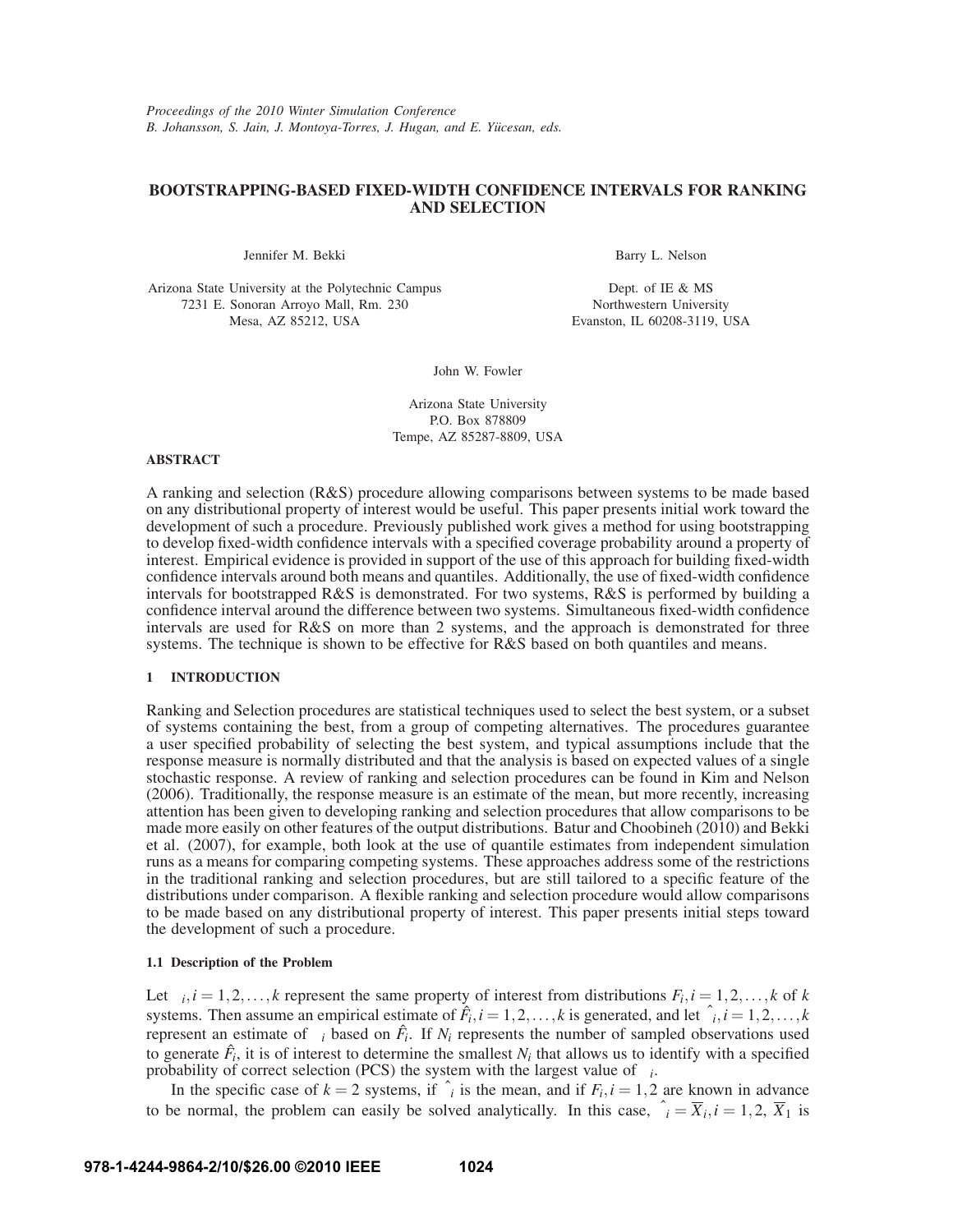$N(\mu_1, \sigma_1^2/N_1)$  and  $\overline{X}_2$  is  $N(\mu_2, \sigma_2^2/N_2)$ . Also, assume that the number of samples used to generate  $\hat{F}_1$  and  $\hat{F}_2$  are identical  $(N_1 = N_2 = N)$ , and assume  $\mu_1 \neq \mu_2$  (where  $\mu_1$  and  $\mu_2$  are the true means of *F*<sup>1</sup> and *F*<sup>2</sup> respectively). Based on normal theory, with *Z* representing a standard normal random variable, the required sample size, N, which ensures selection of the system with the larger  $\theta_i$  with probability PCS  $(=1-\alpha)$ , is shown in (1)

$$
N = \lceil z_{1-\alpha}^2 \frac{\sigma_1^2 + \sigma_2^2}{(\mu_2 - \mu_1)^2} \rceil.
$$
 (1)

In the case of real-world situations in which decisions are to be made between *k* competing systems, however, it is very unlikely that the true distributions, *Fi*, would be known in advance. Moreover, it is also likely that there would more than two systems under consideration. In such cases, we cannot apply (1) for direct calculation of *N*, making a non-parametric procedure that does not depend on the *Fi* distributions desirable. Nonparametric bootstrapping procedures allow estimates of distributional properties to be obtained from samples and do not make any assumptions about the shape of the underlying population distribution. Consequently, an approach for estimating  $\theta_i$ ,  $i = 1, 2, \ldots k$  based on nonparametric bootstrapping would have some attractive features. Swanepoel Swanepoel, van Wyk, and Venter (1983) present a bootstrapping-based approach for determining the sample size required to generate a fixed-width confidence interval around  $\theta_i$ ,  $i = 1, 2, \dots, k$ . The remainder of this paper discusses the Swanepoel Swanepoel, van Wyk, and Venter (1983) procedure, provides empirical support for fixed-width confidence intervals when  $\theta$  represents both the mean and a quantile from the systems of interest, and then demonstrates how the fixed-width confidence interval approach can be used to perform ranking and selection before concluding with future research directions.

### **2 FIXED-WIDTH CONFIDENCE INTERVALS**

Swanepoel, Swanepoel, van Wyk, and Venter (1983) present an approach for determining the sample size required to generate a fixed-width confidence interval around  $\theta$  when the samples are i.i.d. Their procedure uses bootstrapping and requires the specification of the desired confidence interval half width, *d*, the confidence level,  $\alpha$ , and an initial sample size,  $n_0$ . Starting first with a sample of size  $N = n_0$ , *L* new samples, also of size *N*, are created by sampling with replacement from the original *N*. An estimate of the property of interest,  $\hat{\theta}_{Nl}$ ,  $l = 1, 2, \ldots L$ , is calculated from each of the *L* new samples, and  $P_{NL}^*$ , the bootstrapped probability that  $\theta$  is contained within the interval  $(\hat{\theta}_N - d, \hat{\theta}_N + d)$ , is estimated using (2) and (3), where  $\hat{\theta}_N$  represents the estimate of  $\theta$  from the original sample.

$$
\overline{\hat{\theta}}_{NL} = L^{-1} \sum_{l=1}^{L} \hat{\theta}_{Nl}
$$
 (2)

$$
P_{NL}^* = L^{-1} \sum_{l=1}^{L} I(-d \le \hat{\theta}_{Nl} - \hat{\theta}_N \le d)
$$
 (3)

If  $P_{NL}^* \ge 1 - \alpha$ , then the sample size *N* was appropriate. Otherwise, *N* is increased by 1, and additional sample is obtained, and the process of creating *L* new samples with replacement and calculating  $P_{NL}^*$  based on the new *N* is repeated until  $P_{NL}^* \geq 1 - \alpha$ .

### **2.1 Application of the Procedure when** θ **is the Mean**

Asymptotic properties for the Swanepoel, Swanepoel, van Wyk and Venter (1983) approach are given in their original paper for the cases in which  $\theta$  represents either the mean or the median. Also presented are results from Monte Carlo simulations, performed to evaluate the small-sample behavior of the procedure. Given that the goal is to incorporate their approach as part of a ranking and selection procedure in which smaller sample sizes are more desirable, this small-sample behavior is critical. Their results when  $\theta$  represents the mean show that the small-sample performance of the procedure is very sensitive to the choice of  $L$  and  $n_0$ . Specifically, with smaller  $\tilde{L}$  values, the actual coverage probability of confidence intervals based on the initial (not resampled) data were not as high as  $1-\alpha$ .

Swanepoel, van Wyk and Venter (1983), however, looked only at values of *L* = 25,100,200 and *n*<sup>0</sup> = 5, 10. Efron and Tibshirani (1993) recommend that *L* should be at least 1000 for standard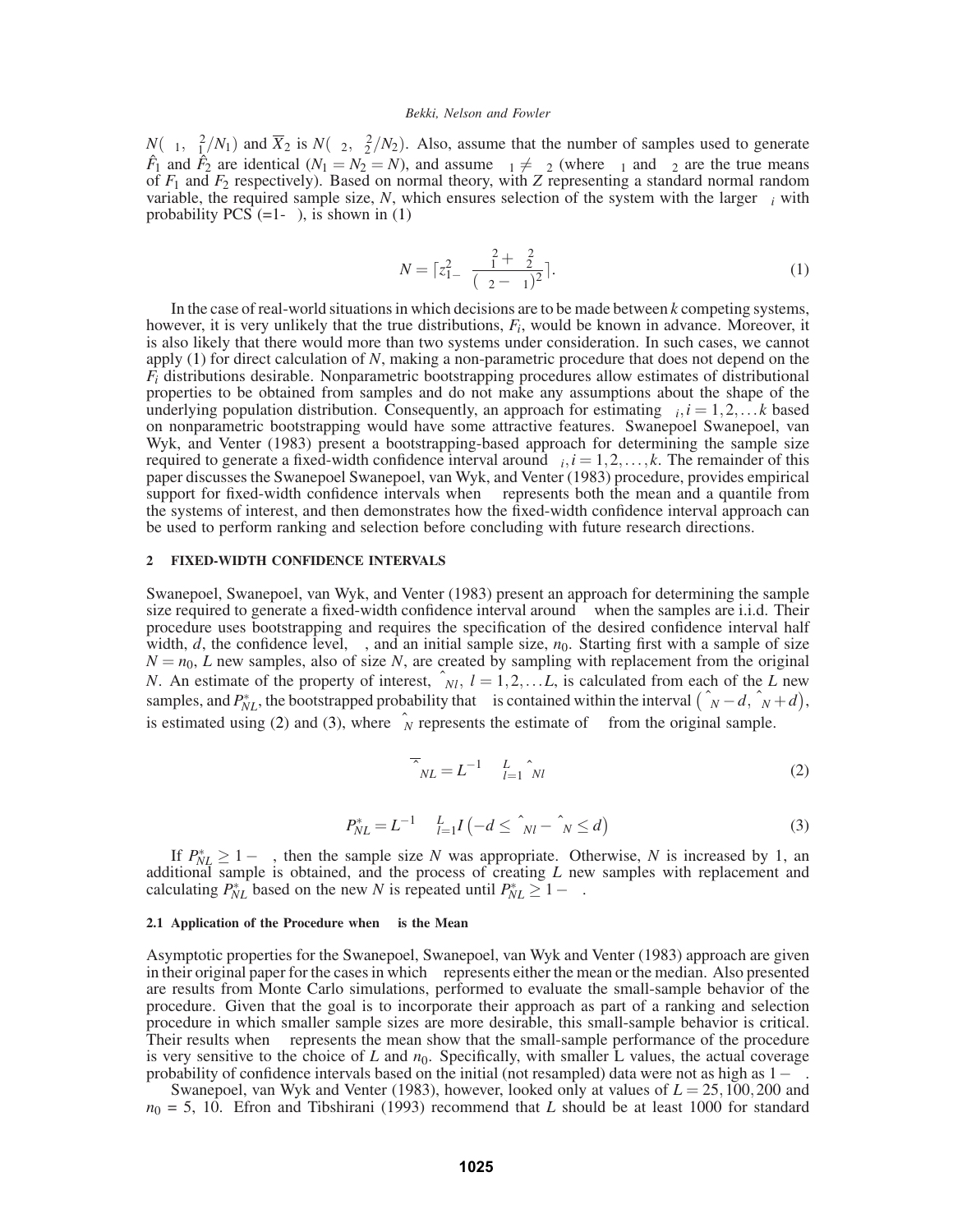error estimates, and at least 10,000 for estimates of confidence intervals. Similarly, they suggest that  $n_0 \geq 50$  for most cases. Given present day computing power, performing the Swanepoel, van Wyk and Venter (1983) experimentation with these larger values of *L* and  $n_0$  is a realistic possibility. To investigate the impact of these parameter changes, the experimentation performed by Swanepoel, van Wyk and Venter (1983) was repeated using values of  $L = 200, 10,000$  and  $n_0 = 10, 50$ . We tested F = a normal distribution,  $d = 0.2, 0.3, 0.4, \alpha = 0.05, 0.1, \hat{\theta}$  = sample mean, and the entire procedure was repeated 100 times for each experiment. The experiments in which  $d = 0.3, 0.4$  and  $\alpha = 0.1$ represent cases in which the parameters are identical to the parameters in the Swanepoel, van Wyk and Venter (1983) publication, while the experiments in which  $d = 0.2$  and  $\alpha = 0.05$  give insights for a slightly more severe problem instance. Results of this experimentation are shown in Table 1, which gives the confidence interval half width, desired coverage probability, initial sample size  $(n_0)$ , and number of times resampling was performed (L).

Table 1: Empirical results to evaluate the small-sample properties of the Swanepoel, van Wyk and Venter (1983) approach with  $n_0$  and *L* as recommended by Efron and Tibshirani (1993). The results are for the  $N(0,1)$  distribution when  $\theta$  = mean.

| CI Half Width | $\alpha$ | $n_0$ | L          | Mean Sample Size (s.e.) | E(N)  | Coverage Probability (s.e.) |
|---------------|----------|-------|------------|-------------------------|-------|-----------------------------|
| 0.4           | 0.1      | 10    | 200        | 14.43 (.43)             | 16.91 | 0.85(0.04)                  |
| 0.4           | 0.1      | 10    | 10,000     | 14.78 (.47)             | 16.91 | 0.89(0.03)                  |
| 0.4           | 0.1      | 50    | <b>200</b> | 50(0)                   | 16.91 | 1.0(0)                      |
| 0.4           | 0.1      | 50    | 10,000     | 50(0)                   | 16.91 | 1.0(0)                      |
| 0.3           | 0.1      | 10    | 200        | 23.78 (.88)             | 30.06 | 0.9(0.03)                   |
| 0.3           | 0.1      | 10    | 10,000     | 25.32 (.99)             | 30.06 | 0.85(0.04)                  |
| 0.3           | 0.1      | 50    | <b>200</b> | 50(0)                   | 30.06 | 0.97(0.02)                  |
| 0.3           | 0.1      | 50    | 10,000     | 50(0)                   | 30.06 | 0.97(0.02)                  |
| 0.2           | 0.05     | 10    | 200        | 75.47 (1.56)            | 96.04 | 0.91(0.03)                  |
| 0.2           | 0.05     | 10    | 10,000     | 91.08 (1.91)            | 96.04 | 0.91(0.03)                  |
| 0.2           | 0.05     | 50    | 200        | 75.59 (1.32)            | 96.04 | 0.86(0.03)                  |
| 0.2           | 0.05     | 50    | 10,000     | 92.18(1.61)             | 96.04 | 0.97(0.02)                  |

In Table 1, for each experimental configuration, the resulting average sample size requirement and standard error (in parenthesis) across all 100 replications are given, along with the resulting coverage probability and standard error. Bolded results are those in which the resulting coverage probability was at least equal to the specified coverage probability. In the column labeled "E(N)", Table 1 also gives the theoretical sample size for building a fixed-width confidence interval of half width *d* with coverage probability  $1-\alpha$  around a normal distribution with known  $\sigma$ .

The results in Table 1 demonstrate that when the system's distribution is  $N(0,1)$  and when  $\theta$  is the mean, the Swanepoel, van Wyk and Venter (1983) procedure always returns at least the desired coverage probability when the values of the procedure's parameters take on the values suggested by Efron and Tibshirani (1993). Most notably, when the confidence interval half width and desired coverage probability are the tightest, the experiment done using the Efron and Tibshirani parameters is the only one that returns the desired coverage probability. This implies that the choice of parameters is even more critical when the problem instance is more extreme. Also note that whenever the experimental sample size is greater than the theoretical sample size, the desired coverage probability is obtained. Similarly, the desired coverage probability is less likely to be obtained when the resulting sample size is less than the theoretical value.

### **2.2 Application of the Procedure when** θ **is the 0.7 or 0.9 Quantile**

The results in Table 1 support to the use of the bootstrapping approach for generating fixed-width confidence intervals around the mean. However, we are interested in a procedure that is useful when  $\theta$  takes on different types of distributional properties. Consequently, it is of interest to determine whether the Swanepoel, van Wyk and Venter (1983) approach can be used effectively with distributional properties other than the mean. Table 2 shows the application of the procedure for developing confidence intervals around the 0.7 and 0.9 quantiles of the standard normal distribution. Specifically, the impact of the starting sample size and number of times bootstrapping was performed (L) was examined. Desired half widths of 0.2 and 0.3 were examined, along with 200 and 10,000 bootstrapping replications. The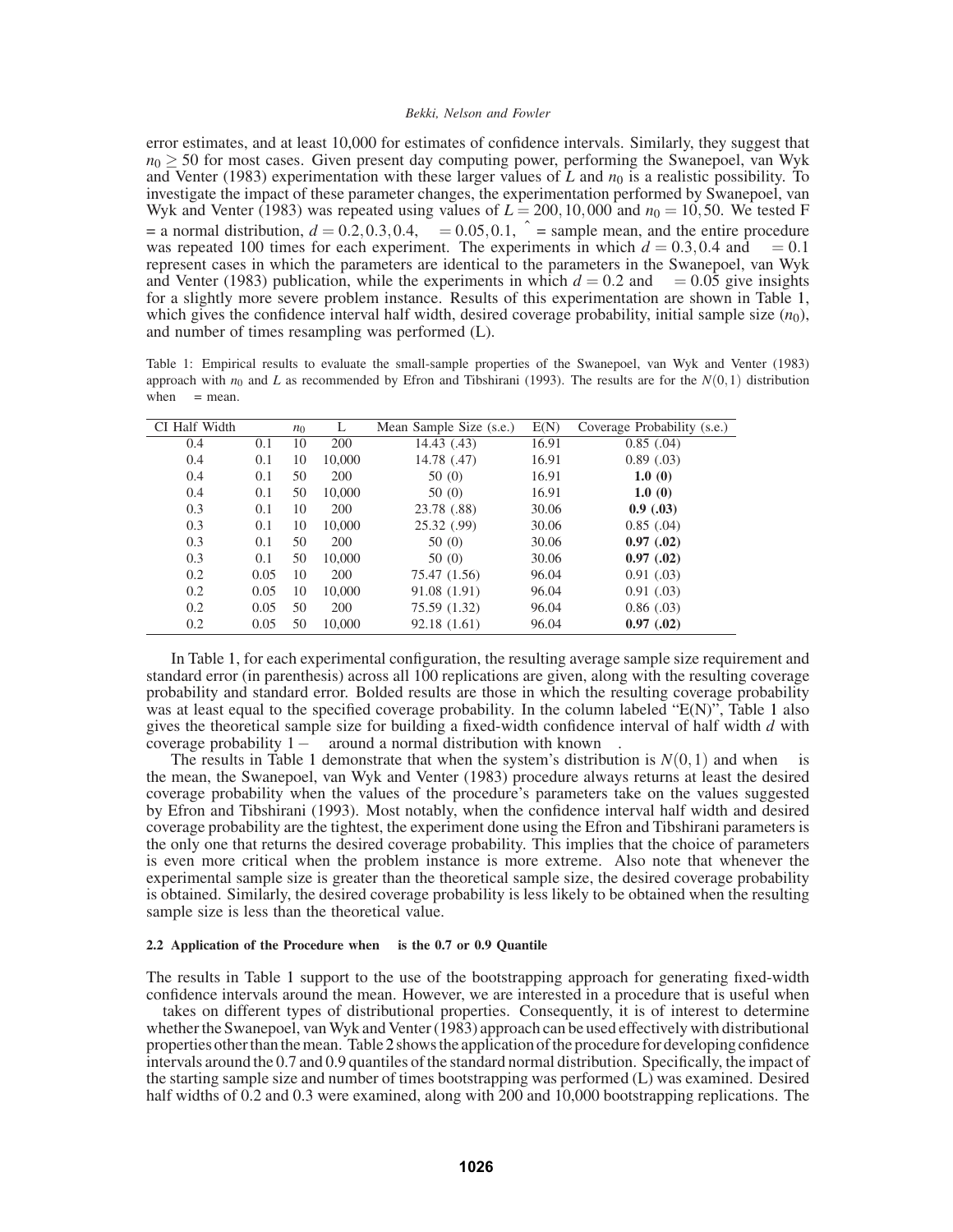entire procedure was repeated 100 times for each set of parameters, and the resulting mean suggested sample size and coverage probability are presented in Table 2.

Table 2: Empirical results to evaluate the small-sample properties of the Swanepoel, van Wyk and Venter (1983) approach with  $n_0$  and *L* as recommended by Efron and Tibshirani (1993). The results are for the  $N(0,1)$  distribution when  $\theta = 0.7$  or 0.9 quantile.

| <b>Ouantile</b> | CI Half Width | $\alpha$ | $n_0$ | L     | Mean Sample Size (s.e.) | Coverage Probability (s.e.) |
|-----------------|---------------|----------|-------|-------|-------------------------|-----------------------------|
| 0.7             | 0.2           | 0.05     | 10    | 10000 | 145.02 (7.17)           | 0.84(0.04)                  |
| 0.7             | 0.2           | 0.05     | 10    | 200   | 125.3(5.89)             | $0.81$ $(.04)$              |
| 0.7             | 0.2           | 0.05     | 50    | 200   | 131.49 (5.27)           | 0.83(0.04)                  |
| 0.7             | 0.2           | 0.05     | 50    | 10000 | 162.33(6.25)            | 0.9(0.03)                   |
| 0.7             | 0.3           | 0.1      | 10    | 10000 | 42.67(2.67)             | 0.7(.05)                    |
| 0.7             | 0.3           | 0.1      | 10    | 200   | 39.44 (2.24)            | 0.73(0.04)                  |
| 0.7             | 0.3           | 0.1      | 50    | 10000 | 60.71 (1.87)            | 0.9(0.3)                    |
| 0.7             | 0.3           | 0.1      | 50    | 200   | 58.29 (1.27)            | 0.89(0.03)                  |
| 0.9             | 0.2           | 0.05     | 10    | 10000 | 225.98 (11.78)          | 0.86(0.03)                  |
| 0.9             | 0.2           | 0.05     | 10    | 200   | 165.05(9.92)            | 0.79(0.04)                  |
| 0.9             | 0.2           | 0.05     | 50    | 200   | 186.58 (8.74)           | 0.84(0.04)                  |
| 0.9             | 0.2           | 0.05     | 50    | 10000 | 234.84 (10.31)          | 0.89(0.03)                  |
| 0.9             | 0.3           | 0.1      | 10    | 10000 | 56.72 (4.62)            | 0.72(0.04)                  |
| 0.9             | 0.3           | 0.1      | 10    | 200   | 54.19 (4.06)            | 0.75(.04)                   |
| 0.9             | 0.3           | 0.1      | 50    | 10000 | 82.68 (3.87)            | 0.88(0.03)                  |
| 0.9             | 0.3           | 0.1      | 50    | 200   | 76.6 (3.28)             | 0.86(0.03)                  |
| 0.9             | 0.2           | 0.05     | 200   | 10000 | 269.31 (7.85)           | 0.96(0.02)                  |

The results in Table 2 demonstrate that the choice of initial sample size and number of times bootstrapping is performed are perhaps even more critical when the confidence interval is being built around quantiles rather than the sample mean. Since quantiles are typically more difficult to estimate than means, this result is not surprising. Additionally, the results indicate that as the quantile being estimated tends to the tails, the accuracy of the approach worsens. Specifically, as the desired coverage probability, confidence interval width, and quantile being estimated get more extreme, the initial sample size needs to get larger and larger. The final row of Table 2 demonstrates that with an initial sample size of 200 and replication of the bootstrapping procedure 10,000 times, the desired coverage probability is returned. Consequently, evidence is given in support of the use of the Swanepoel, van Wyk and Venter (1983) approach for developing fixed-width confidence intervals around quantiles. The results also underscore, however, both the need for having a large enough sample size with which to initiate the process and the fact that this sample size is a function of the specific problem instance.

# **3 USING FIXED-WIDTH CONFIDENCE INTERVALS FOR RANKING AND SELECTION**

Section 2 describes a process for generating fixed-width confidence intervals around a distributional property of interest,  $\theta$ , from a single system at a time and demonstrates that the same process can be used to generate confidence intervals around multiple types of distributional properties. This section addresses how these confidence intervals could also be used to identify with a specified probability of correct selection the system with the largest (or smallest)  $\theta_i$ ,  $i = 1, 2, \ldots, k$ .

## **3.1 Ranking and Selection for Two Systems**

When only two systems are under comparison, the fixed-width confidence interval approach can be used to build a confidence interval around the difference in the  $\theta$  property between the two systems. This two-sided confidence interval around  $\hat{\theta} = \hat{\theta}_1 - \hat{\theta}_2$  of width  $2d$  ( $d$  = confidence interval half width) provides a direct mechanism for selecting the better of the two systems. The half width of the confidence interval is analogous to the indifference zone parameter,  $\delta$ , typically used in traditional two-stage ranking and selection procedures. Since the confidence interval is constructed as  $\hat{\theta} = (\hat{\theta}_1 - \theta_2) \pm d$ , if the system with the largest  $\hat{\theta}_i$  parameter is chosen as the best, we are guaranteed to have chosen the best system or a system within  $d = \delta$  of the best system with the specified confidence. A description of the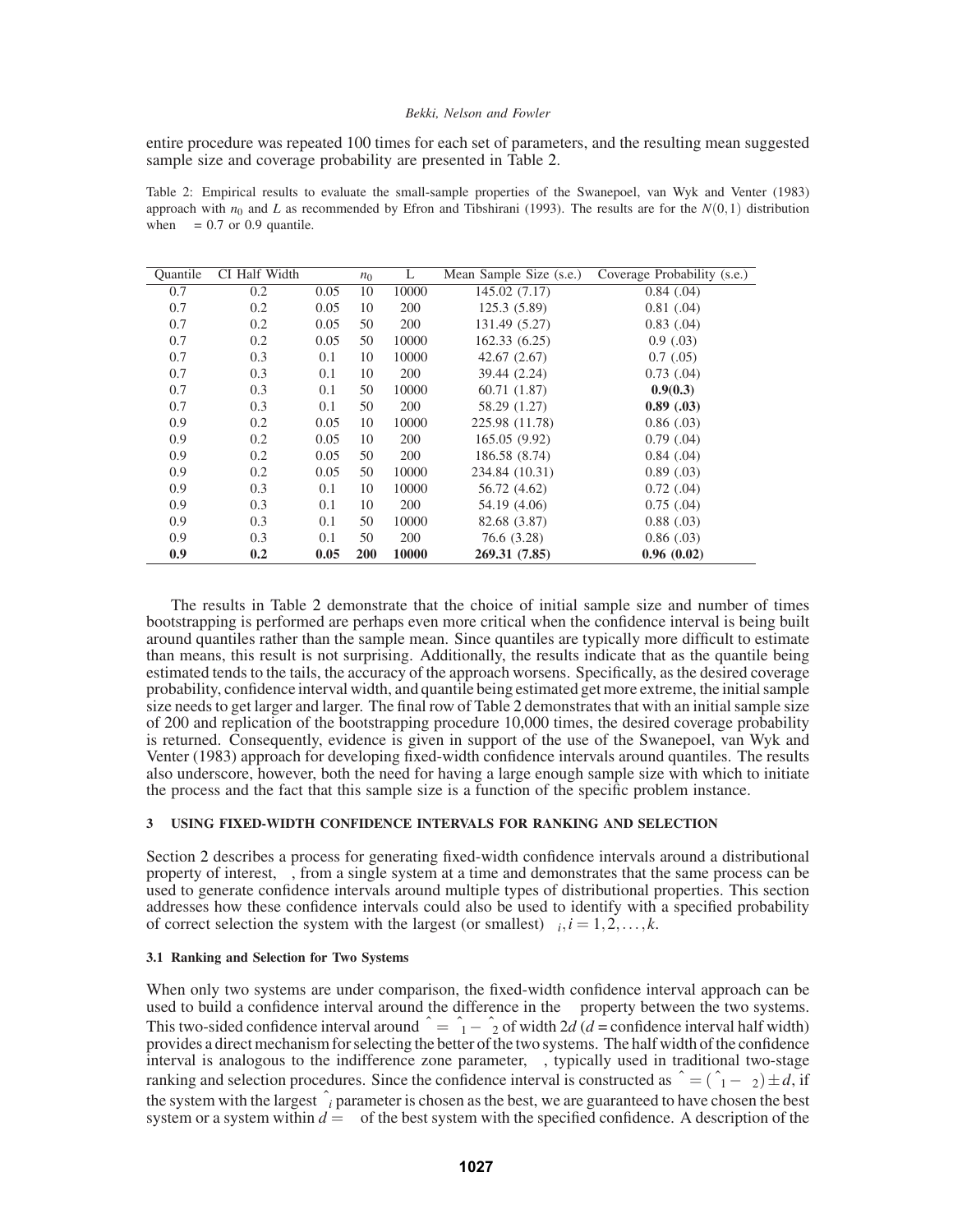algorithm for performing ranking and selection of two systems using the bootstrapping-based fixedwidth confidence interval approach follows. In the algorithm,  $\underline{X}_{Ni} = (X_{1i}, X_{2i}, \dots, X_{Ni})$  is a sample of size *N* from the distribution of interest,  $F_i$ , in system  $i = 1, 2, \ldots, k$ . Also,  $\hat{F}_{Ni}$  is an empirical cdf of the distribution of interest from system  $i = 1, 2, ..., k$  generated from  $\underline{X}_{Ni}$ . And  $\theta_i$  is a distributional property of  $F_i$ , while  $\hat{\theta}(\underline{X}_{Ni})$  is an estimate of  $\theta_i$  based on  $\underline{X}_{Ni}$ ,  $i = 1, 2, \dots k$ .

- 1.  $N = n_0$ , set 1- $\alpha$  and *d*
- 2. Obtain sample  $\underline{X}_{N1}$  and  $\underline{X}_{N2}$ , compute  $\hat{\theta}(\underline{X}_N) = \hat{\theta}(\underline{X}_{N1}) \hat{\theta}(\underline{X}_{N2})$ ,  $\hat{F}_{N1}$ , and  $\hat{F}_{N2}$
- 3. Obtain L bootstrap samples of size N from  $\hat{F}_{N1}$ :  $\underline{\hat{X}}_{N1}^{(1)}$ , ...,  $\underline{\hat{X}}_{N1}^{(L)}$  and from  $\hat{F}_{N2}$ :  $\underline{\hat{X}}_{N2}^{(1)}$ , ...,  $\underline{\hat{X}}_{N2}^{(L)}$ <br>4. Compute  $\hat{\theta}(\hat{X}_{N}^{(l)}) = \hat{\theta}(\hat{X}_{N1}^{(l)}) \hat{\theta}(\hat{$
- 
- 5.  $P_{NL}^* = L^{-1} \sum_{l=1}^{L} I \left( -d \leq \hat{\theta}(\hat{\underline{X}}_N^{(l)}) \hat{\theta}(\underline{X}_N) \leq d \right)$
- 6. IF  $P_{NL}^* \geq 1 \alpha$  then
- (a) Report  $\overline{i} = 1, 2$  arg max  $\{\hat{\theta}_{Ni}\}$
- (b) Else
	- i.  $\underline{X}_{N1} U \{X_{N+1,1}\}, \underline{X}_{N2} U \{X_{N+1,2}\}\$
	- ii.  $N = N + 1$
	- iii. Recompute  $\hat{\theta}(\underline{X}_N)$ ,  $\hat{F}_{N1}$ , and  $\hat{F}_{N2}$
	- iv. Go to 3
- (c) End IF

This algorithm was applied to perform ranking and selection on two systems based on both their means and their 0.9 quantiles. The distribution of all systems was normal, and the *d* parameter was set to either 0.3 or 0.45, indicating no preference between systems for which the  $\theta$  distributional property is different by less than 0.3 or 0.45. For all three experiments, the bootstrapping procedure was repeated 10,000 times at each sample size, the desired probability of correct selection was set to 0.95, and unique random number streams were used to generate samples from each system, making the resulting confidence intervals independent. The entire procedure was repeated 100 times, and the results from Section 2 guided the selection of the initial sample size, *n*0, for each experiment. The results of this empirical analysis are shown in Table 3.

Table 3: Empirical results to demonstrate the use of fixed-width confidence intervals for ranking and selection between two systems. System and parameter descriptions for each experiment are given.

| θ            |          | System 1 System 2 | $n_0$ | d       | PCS Coverage Probability (s.e.) | Mean Sample Size (s.e.) |
|--------------|----------|-------------------|-------|---------|---------------------------------|-------------------------|
| Mean         | N(11,2)  | N(12,2)           | 50    | 0.3     | 0.95(0.02)                      | 331.74 (2.56)           |
| Mean         | N(10, 3) | N(11,2)           |       | 50 0.45 | 0.93(0.03)                      | 238.5(2.38)             |
| 0.9 Ouantile | N(11,2)  | N(12,2)           | 200   | 0.3     | $.94 \; (.02)$                  | 960.98 (20.23)          |

Column 6 in Table 3 gives the probability of selecting the correct system. Since system 2 has the larger mean or larger 0.9 quantile in all experiments, the probability of correct selection was calculated as the percentage of times in which  $\hat{\theta}_2$  was larger than  $\hat{\theta}_1$ . In all cases, the returned PCS was at least  $1-\alpha$ , supporting the use of the approach for performing ranking and selection on both means and quantiles.

Table 3 also provides the coverage probability and standard error (in parenthesis) for the confidence interval on the difference between  $\theta$  for the two systems. The true 0.9 quantile for the  $N(11,2)$  system is 13.56, and the true quantile for the  $N(12,2)$  system is 14.56. Consequently, the coverage probability for all three experiments is the probability that the confidence interval contains the value "-1". For all experiments, when the standard error is considered, the desired coverage probability was returned. The average required sample size across all replications for each experiment is also provided in Table 3. The first and third rows show that, not surprisingly, to achieve the desired coverage probability, the required sample size to develop a fixed-width confidence interval around the differences in the 0.9 quantile was more than double the sample size required to create the the fixed-width confidence interval of the same width around the mean for the same two systems.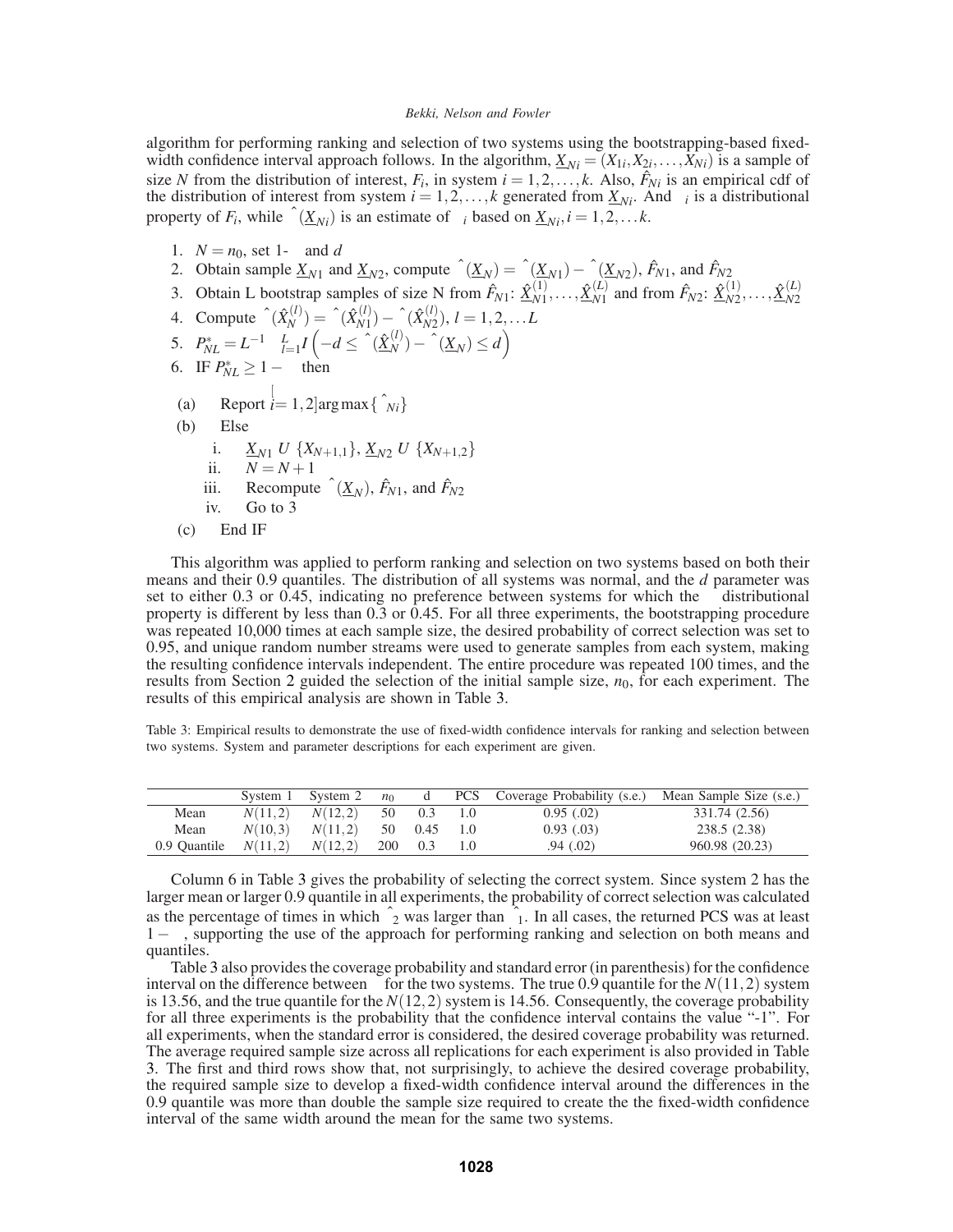Finally, Table 3 also demonstrates the impact of the *d* parameter on both the coverage probability and the sample size requirements. The two experiments in which  $\theta$  represents the mean both have means different by 1.0 between the two systems. However, the *d* parameter was increased to 0.45 in the second experiment, making the confidence interval width 0.9. The wider confidence intervals required smaller sample sizes even though the variability in System 1 was also slightly increased.

### **3.2 Ranking and Selection for More Than Two Systems**

Section 3.1 demonstrates that fixed-width confidence intervals can successfully be used to perform ranking and selection on two systems when the  $\theta$  distributional property represents the mean or the 0.9 quantile. However, when  $k > 2$ , a single confidence interval on the difference between two systems is clearly not sufficient. This section discusses the extension of the procedure to more than two systems.

Assume first that simultaneous two-sided confidence intervals of fixed-width 2*d* are built with coverage probability 1 –  $\alpha$  around all pairs of differences,  $\theta_i - \theta_j \ \forall \ (i, j | i \neq j)$ . These simultaneous confidence intervals then imply the following useful result from Section 4.2.1 of Hsu (1996). If

$$
Pr{\hat{\theta}_i - \hat{\theta}_j - (\theta_i - \theta_j) < d \,\forall (i, j | i \neq j)} \ge 1 - \alpha \tag{4}
$$

Then,

$$
Pr{\theta_i - j \neq i | \max \theta_j \in [\hat{\theta}_i - j \neq i] \max \hat{\theta}_j \pm \delta]} \ge 1 - \alpha.
$$
 (5)

Hsu's (1996) result in (5) then implies that if the system with the maximum  $\hat{\theta}_i$ ,  $i = 1, 2, \dots, k$ is selected from all *k* systems, the selected system is guaranteed with probability  $1 - \alpha$  to be the best system or a system within  $\delta$  of the best system. In order to use Hsu's (1996) result to imply ranking and selection, however, simultaneous confidence intervals of fixed-width 2*d* and coverage probability  $1 - \alpha$  around the differences of all systems must be built. Section 2 shows a suitable approach for developing the fixed-width confidence intervals, but the method for estimating the bootstrapped coverage probability in Section 3.1 does not provide for more than one simultaneous confidence interval of coverage probability  $1-\alpha$ . Equation (6), provides a necessary modification to the equation, which defines  $P_{NL}^{*}$  to mean simultaneous coverage. In (6), *m* represents the number of simultaneous confidence intervals being built.

$$
P_{NL}^* = L^{-1} \sum_{l=1}^{L} \stackrel[p=1]{m\Pi}{I} \{-d \leq \hat{\theta}(\hat{\underline{X}}_{Np}^{(l)}) - \theta(\underline{X}_{Np}) \leq d\}
$$
(6)

Incorporating this modification to the procedure in Section 3.1, the algorithm for developing bootstrapped simultaneous fixed-width confidence intervals on all pairs of differences is as follows, where *k* represents the number of systems under comparison. Note that with this approach the number of pairs of differences is  $m = {k \choose 2}$ . Also, we define  $\hat{\theta}(\underline{X}_{Nij})$  to represent the difference between the  $\hat{\theta}(\underline{X}_{Ni})$  and  $\hat{\theta}(\underline{X}_{Ni})$  values for  $i \neq j$ .

- 1.  $N = n_0$ , set 1- $\alpha$  and *d*
- 2. Obtain sample  $\underline{X}_{Ni}$   $i = 1, 2, ..., k$ , compute  $\hat{\theta}(\underline{X}_{Ni}) = \hat{\theta}(\underline{X}_{Ni}) \hat{\theta}(\underline{X}_{Ni}) \quad \forall (i, j | i \neq j)$ , and  $\hat{F}_{Ni}$  for all  $i = 1, 2, \dots k$
- 3. Obtain L bootstrap samples of size N from  $\hat{F}_{Ni}$ :  $\underline{\hat{X}}_{Ni}^{(1)}, \dots, \underline{\hat{X}}_{Ni}^{(L)}, i = 1, 2, \dots k$
- 4. Compute  $\hat{\theta}(\hat{\underline{X}}_{Nij}^{(l)}) = \hat{\theta}(\hat{\underline{X}}_{Ni}^{(l)}) \hat{\theta}(\hat{\underline{X}}_{Nj}^{(l)}), l = 1, 2, ... L \ \forall (i, j | i \neq j)$
- 5.  $P_{NL}^* = L^{-1} \sum_{l=1}^L$  $\{ (i, j) | i \neq j \} \Pi I \{-d \leq \hat{\boldsymbol{\theta}}(\hat{\underline{X}}_{Nij}^{(l)}) - \hat{\boldsymbol{\theta}}(\underline{X}_{Nij}) \leq d \}$ 6. If  $P_{NL}^* \geq 1 - \alpha$  then
- (a) Report  $\overline{i} = 1, 2, ..., k$  arg max  $\{\hat{\theta}_{Ni}\}$
- (b) Else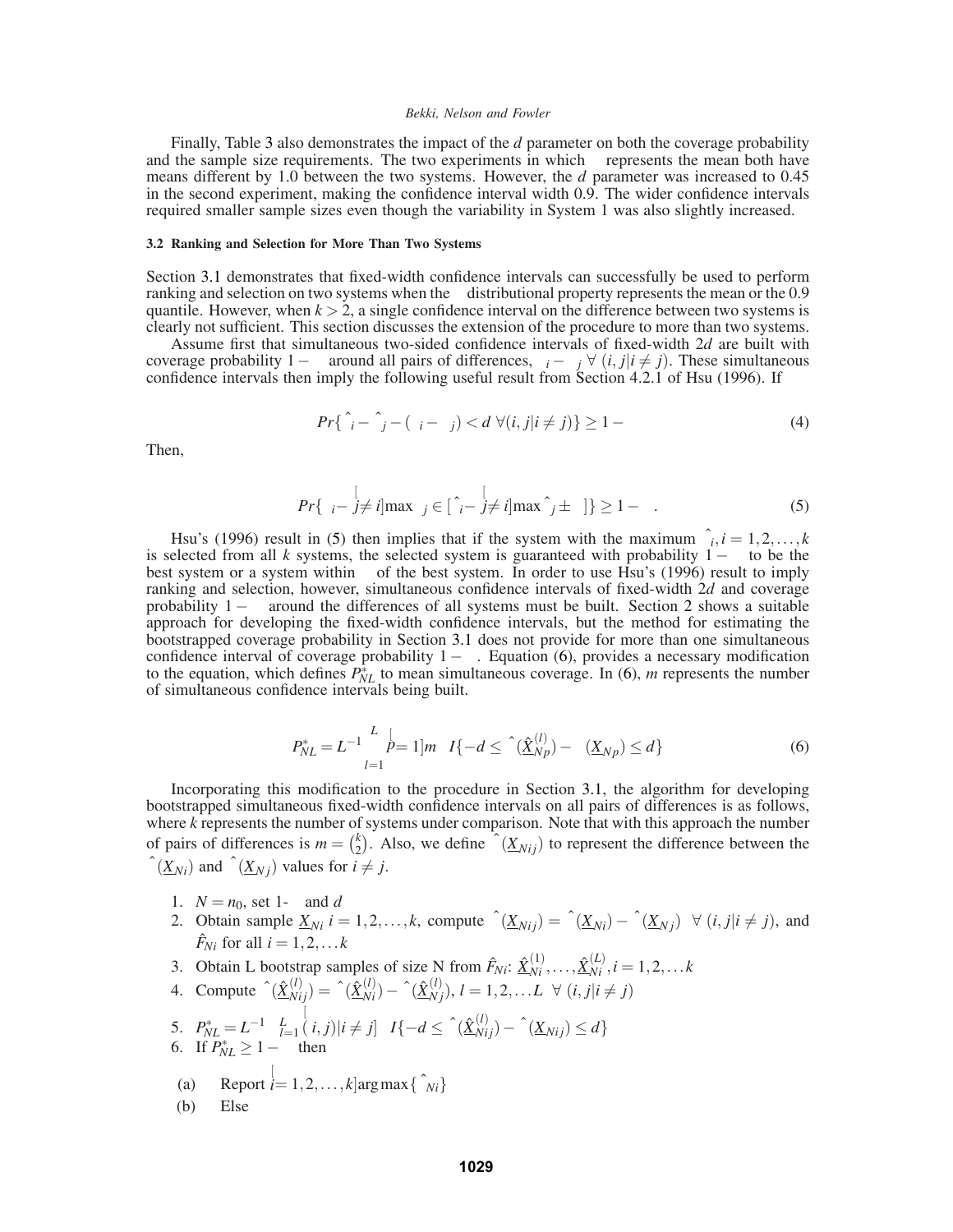i. 
$$
\underline{X}_{Ni} U \{X_{N+1,i}\} i = 1, 2, ..., k
$$
  
\nii.  $N = N+1$   
\niii. Recompute  $\hat{\theta}(\underline{X}_{Nij}) \ \forall \ (i, j | i \neq j)$  and  $\hat{F}_{Ni}, i = 1, 2, ..., k$   
\niv. Go to 3

(c) End If

This algorithm was used to perform ranking and selection based on both means and 0.9 quantiles for three systems. The distribution of all three systems was normal, and as with the experimentation in Section 3.1, the *d* parameter was set to either 0.3 or 0.45. For all three experiments, the bootstrapping procedure was repeated 10,000 times at each sample size, the desired probability of correct selection was set to 0.95, and unique random number streams were used to generate samples from each system, making the resulting confidence intervals independent. Also, the entire procedure was repeated 50 times. The results of this empirical analysis are shown in Table 4.

Table 4: Empirical results to demonstrate the use of fixed-width confidence intervals for ranking and selection between three systems. System and parameter descriptions for each experiment are given.

| $Exp. \#$ |              | $n_0$ | System 1 | System 2 | System 3 | $\cdot$ d $\cdot$ |     | PCS Mean Sample Size (s.e.) |
|-----------|--------------|-------|----------|----------|----------|-------------------|-----|-----------------------------|
|           | Mean         | 50    | N(10,2)  | N(11,2)  | N(12,2)  | 0.3               |     | 483.6 (2.60)                |
|           | Mean         | 50    | N(10, 3) | N(11,2)  | N(12,1)  | 0.45              | 1.0 | 265.82(2.03)                |
|           | 0.9 Ouantile | 200   | N(10,2)  | N(11,2)  | N(12,2)  | 0.3               |     | 1389.44 (29.65)             |
| Δ         | 0.9 Ouantile | 200   | N(10,3)  | N(12,2)  | N(14,1)  | 0.3               | 1.0 | 1666.28 (61.98)             |

To generate the results in Table 4, simultaneous confidence intervals of coverage probability  $1-\alpha$ on all pairs of differences amongst the three systems were generated. In all experiments, system 3 has the largest  $\theta$  value. Consequently, the reported PCS represents the number of times in which  $\hat{\theta}_3$ was the largest of the three  $\hat{\theta}_i$ ,  $i = 1, 2, 3$  values. The PCS values reported in Table 4 show that the correct system was selected in all replications of all experiments, lending support to the approach of using fixed-width confidence intervals for bootstrapped ranking and selection on multiple types of distributional properties. Of note is that the reported PCS is not the same as whether the confidence intervals on the pairs of differences actually all simultaneously contained the correct values; this value is the simultaneous coverage probability and is reported along with its standard error in Table 5. The experiment numbers in Table 4 (Exp. #) correspond to the experiment numbers in Table 5 and indicate that the desired simultaneous coverage probability is returned in all experiments.

The results in Table 4 also give the mean and standard error of the sample size required across all replications for each experiment. These results demonstrate again that the estimation of quantiles requires a greater sample size than the estimation of means. Additionally, the results demonstrate that as the  $\theta$  values get closer to each other, the required sample size increases. This is evidenced by the fact that in Experiment 4, the 0.9 quantiles are 0.718 units apart (the 0.9 quantile from system 2 is 0.718 units larger than the same quantile from system 1, and the quantile from system 3 is 0.718 units larger than the quantile in system 2), and the required sample size is 1666. Comparatively, in Experiment 3, where the 0.9 quantiles are 1.0 units apart, the required sample size is only 1389.

Table 4 also illustrates that as more systems are involved in the ranking and selection (and, therefore, a greater number of simultaneous confidence intervals must simultaneously have correct coverage in order to make  $P_{NL}^* \ge 1 - \alpha$ ), the required sample sizes increase. For example, when  $\theta$ represents the mean and  $k = 2$  systems, the mean sample size given in Table 3 was only 331, but when a third system is introduced (as in Experiment 1 in Table 4), the sample size increases to 483. Similarly large increases in sample size are noted for the case in which  $\theta$  represents the 0.9 quantile. These extra sample sizes increase the run-time for the procedure, but also may contribute to the high returned PCS. Empirical evidence into the impact on sample size and PCS when *k* > 3 systems should be obtained as part of future work.

### **4 CONCLUSIONS AND FUTURE WORK**

A ranking and selection procedure that allows comparisons to be made based on any distributional property of interest from the populations under investigation would be of great use. This paper presented initial work toward the development of such a procedure. Swanepoel, van Wyk and Venter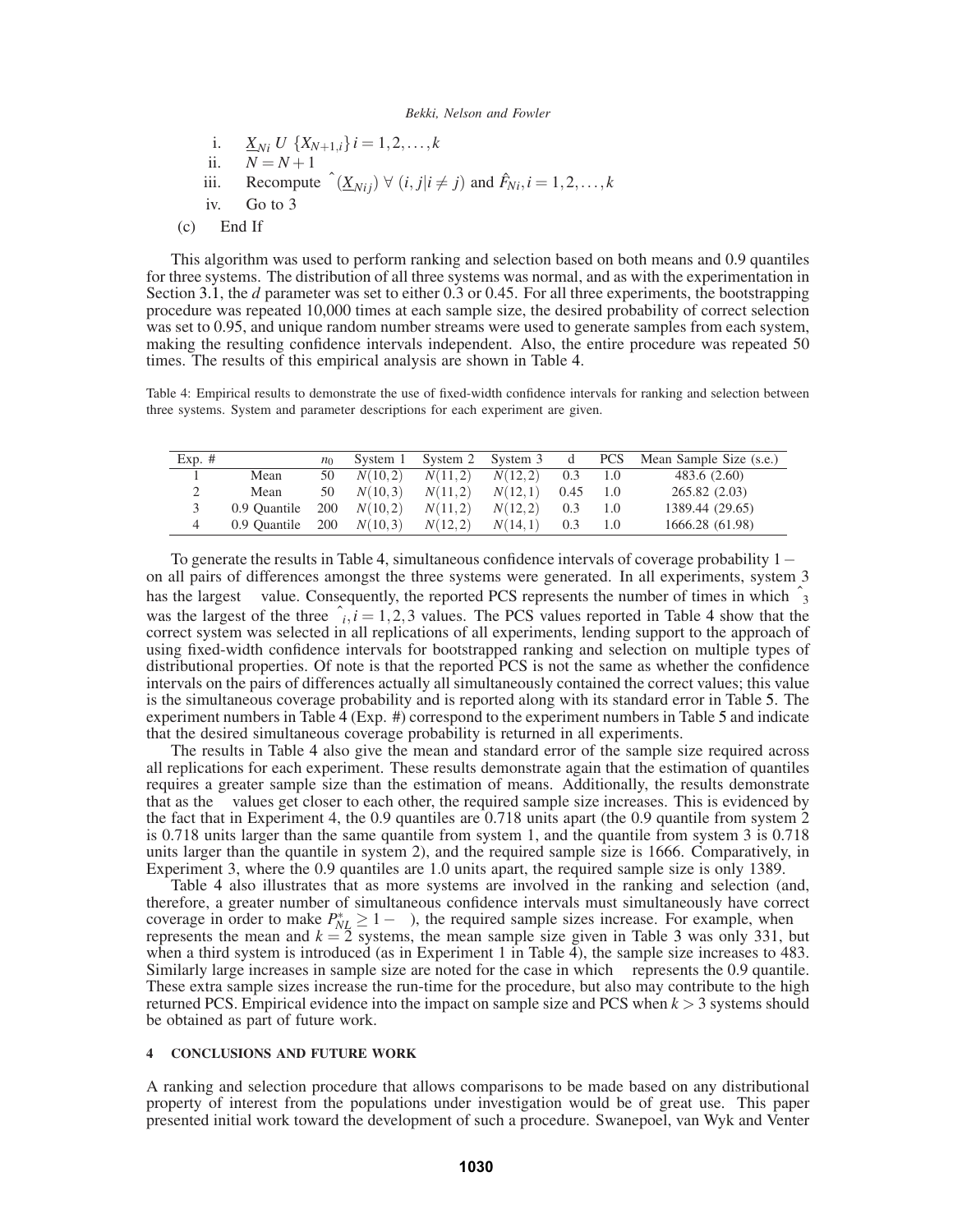|   | Exp. # Simultaneous Coverage Probability (s.e.) |
|---|-------------------------------------------------|
|   | 0.96(0.01)                                      |
|   | 0.96(0.01)                                      |
| 3 | 0.96(0.01)                                      |
|   | 0.96(0.01)                                      |

Table 5: Simultaneous coverage probability for all pairs of differences in the experiments detailed in Table 4.

(1983) give a method for using bootstrapping to develop fixed-width confidence intervals with a specified coverage probability around a distributional property of interest. Empirical evidence was provided in support of the use of their approach. Specifically, results showed that when resampling was performed enough times and the initial sample size was large enough, the approach was effective for generating fixed-width confidence intervals around both the mean and the 0.7 and 0.9 quantiles.

The fixed-width confidence interval approach was then used to perform bootstrapped ranking and selection. For two systems, the approach required only building a fixed-width confidence interval around the difference between the  $\theta$  in the two systems. The half width of the confidence interval is analogous to the indifference zone parameter of traditional ranking and selection procedures. When bootstrapped ranking and selection is performed on more than two systems, it was shown that simultaneous two-sided confidence intervals of coverage probability  $1-\alpha$  and fixed-width 2*d* should first be built around all pairs of differences,  $\theta_i - \theta_j \,\forall \, (i, j | i \neq j)$ . The system with the largest  $\hat{\theta}_i$ ,  $i = 1, 2, \dots k$  is then selected as the best system and is guaranteed to either be the best system or a system within *d* of the best. For both  $k = 2$  and  $k = 3$  systems, bootstrapped ranking and selection based on fixed-width confidence intervals was shown to be appropriate for making selections based both on means and on 0.9 quantiles.

This paper, however, represents only an initial step toward the development of a procedure for determining the earliest point at which a sampling experiment (e.g., a single replication of each of *k* DES models, each corresponding to a competing system) can be stopped so that the correct system (the one with the largest  $\theta$ ) is chosen at least as often as the specified PCS. To reach that objective, much still needs to be done. Specifically, additionally work should be done with regard to determining the initial sample size required by the bootstrapping procedure used to develop the fixed-width confidence intervals. This work will help ensure that  $\hat{\theta}$  is a good estimator of  $\theta$  so that the confidence intervals actually return the desired coverage probabilities. Additionally, the approach presented by Swanepoel, van Wyk and Venter (1983) samples one additional observation at a time. This solution is not practical, and investigations should be made to determine a more efficient method for increasing the sample size between bootstrapping replications. Also of note is that the systems under investigation in this paper had only mild variability and typically had  $\theta$  values far apart from each other when compared to the *d* parameter. Consequently, future work should also include validation of the approach under more extreme conditions. Lastly, the choices of the *L* and  $n_0$  parameters were shown in Section 2 to be important. The investigated values of *L*, 200 and 10,000, are very different; it is conceivable that a value between those two extremes would produce acceptable results and would provide results more quickly, making it a more useful procedure in practice. Additionally, an appropriate choice of  $n_0$  was shown to vary based on the specific system under investigation as well as the *d* parameter. Therefore, further investigations in to the  $n_0$ ,  $L$ , and  $d$  parameters, as well as the relationship between them, is an important component of future work on the procedure.

Finally, the methods presented thus far also assume that the sampling is being performed on i.i.d. data. However, when the procedure is applied to DES based on queueing systems, the data used to generate  $\hat{F}_i$  will not be i.i.d. Suggestions for how to implement bootstrapping procedures on weakly dependent stationary data are found within the literature. Künsch (1989) and Liu and Singh (1992) first introduced the moving block bootstrap, for example. In this approach, blocks of a fixed number of successive observations are resampled (vs. the individual observations themselves). The drawback of such an approach is that both the bias and the variance of the estimators are very dependent on the size of the blocks (Lahiri, 1999), making the selection of block size very important. Additionally, the resampled data series generated from the moving block bootstrap no longer maintains the stationarity of the original data set (Politis and Romano, 1994). Politis and Romano (1994) present the stationary bootstrap, which guarantees stationarity in the resampled data.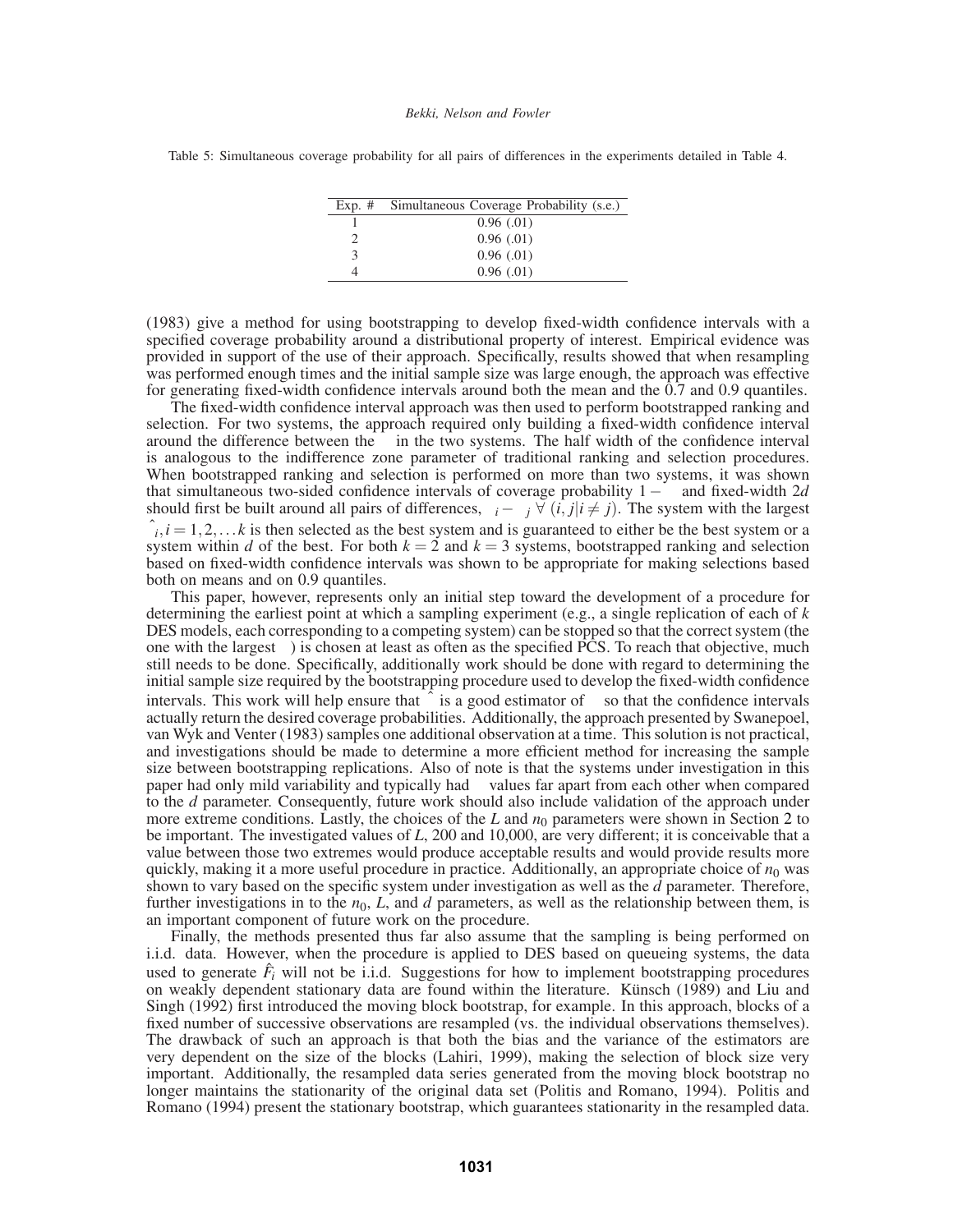In the stationary bootstrapping approach, in each bootstrapping replication blocks of a random number of consecutive observations are wrapped together to create pseudo time series, from which the estimate of  $\theta$  is taken. Further investigation into how/whether these bootstrapping approaches can be into the procedure should be performed as part of future work.

## **REFERENCES**

- Batur, D. and Choobineh, F. 2010. A quantile-based approach to system selection, *European Journal of Operational Research* 3: 764-772.
- Bekki, J.M., Fowler, J.W., Mackulak, G.T., and Nelson, B.L. 2007. Using quantiles in ranking and selection procedures. In *Proceedings of the 2007 Winter Simulation Conference*, ed. S. G. Henderson, B. Biller, M.-H. Hsieh, J. Shortle, J. D. Tew, and R. R. Barton, 1722-1728. Piscataway, New Jersey: Institute of Electrical and Electronics Engineers, Inc.
- Efron, B. and Tibshirani, R.J. 1993. *An Introduction to the Bootstrap (Monographs on Statistics and Applied Probability)*, New York, New York: Chapman & Hall.

Hsu, J.C. 1996. *Multiple Comparisons: Theory and Methods*, New York: Chapman & Hall.

- Kim, S.-H. and Nelson, B.L. 2006. Selecting the best system. In *Handbooks in Operations Research and Management Science, Volume 13: Simulation*, ed. S. Henderson and B.L. Nelson, Oxford, UK: Elseiver.
- Künsch, Hans R. 1989. The jackknife and the bootstrap for general stationary observations, The *Annals of Statistics* 17(9):1217-1241.
- Lahiri, S.N. 1999. Theoretical comparisons of block bootstrap methods, *The Annals of Statistics* 27(1):386 - 404.
- Liu, R.Y. and Singh, K. 1992. Moving blocks jackknife and bootstrap capture weak dependence. In *Exploring the Limits of Bootstrap*, ed. R. LePage and L. Billard, New York, New York: John Wiley.
- Politis, Dimitris N. and Romana, Joseph P. 1994. The stationary bootstrap, *Journal of the American Statistical Association* 89(428):1303-1313.
- Swanepoel, J.W.H., van Wyk, J.W.J., and Venter, J.H. 1983. Fixed width confidence intervals based on bootstrap procedures, *Sequential Analysis* 2(4):289-310.

### **AUTHOR BIOGRAPHIES**

**JENNIFER M. BEKKI** is an Assistant Professor in the Department of Engineering at Arizona State University. She received her BSE in Bioengineering and MSE and PhD in Industrial Engineering from Arizona State University. As a faculty member in the Department of Engineering, she is taking part in the continued development and refinement of an innovative, multi-disciplinary undergraduate engineering program that uses research-based approaches for pedagogy and curricular design. Dr. Bekki's research interests are in discrete event simulation methodology, applied operations research (particularly in the semiconductor industry), and, more recently, the application of research-based assessment and pedagogy to topics in engineering education. Her email address is  $\leq$  jennifer. bekki@asu.edu>.

**BARRY L. NELSON** is the Charles Deering McCormick Professor and Chair of the Department of Industrial Engineering & Management Sciences at Northwestern University. His research interests are the design and analysis of stochastic simulation experiments, particularly issues of multivariate input modeling, optimization via simulation and metamodeling. He has been Editor in Chief of *Naval Research Logistics*, has served on the Board of Directors of the Winter Simulation Conference, and is a member of IIE (senior member), INFORMS (fellow), ACM, and ASA. His email address is <nelsonb@northwestern.edu>.

**JOHN W. FOWLER** is the Avnet Professor of Supply Networks and a Professor of Industrial Engineering at Arizona State University (ASU). His research interests include modeling, analysis, and control of manufacturing and service systems. His research has been supported by the National Science Foundation, Semiconductor Research Corp., International SEMATECH, Asyst, IBM, Intel, Motorola, Infineon Technologies, ST Microelectronics, and the Mayo Clinic. Dr. Fowler is an author on over 70 journal publications, 100 conference papers, and 10 book chapters. He is the founding editor of the new journal *IIE Transactions on Healthcare Systems Engineering*. He is also an Area Editor for *SIMULATION: Transactions of the Society for Modeling and Simulation International*, an Associate Editor for *IEEE Transactions on Semiconductor Manufacturing*, and on the Editorial Board